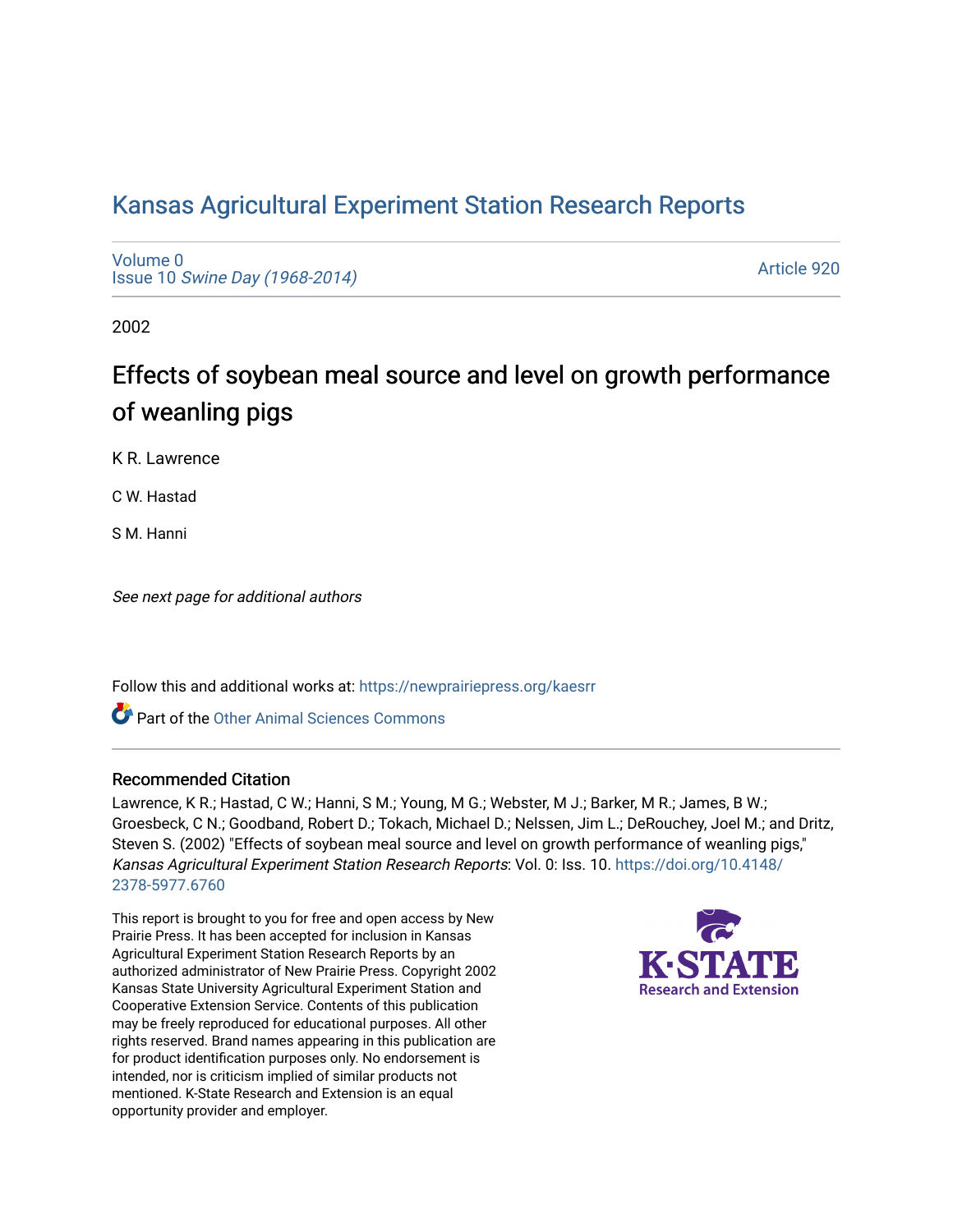# Effects of soybean meal source and level on growth performance of weanling pigs

## Abstract

A total of 525 weanling pigs (initially 13.0 lb) were used in two experiments to evaluate the effects of soybean meal source and level on growth performance of early weaned pigs. In both experiments, dietary treatments included a control diet containing no soybean meal, or diets containing 20% or 40% of either solvent extracted soybean meal (SBM) or extruded-expelled soybean meal (EESoy). In Exp. 1, diets were formulated with NRC (1998) nutrient values for the solvent extracted soybean meal and previously determined values (1998 KSU Swine Day Report of Progress) for the extruded-expelled soybean meal. In Exp. 1, from d 0 to 7, increasing solvent extracted soybean meal or extrudedexpelled soybean meal decreased (linear, P<0.05) ADG. Feed efficiency was reduced with an increase of either soybean meal source (SBM quadratic, P<0.05; EESoy linear, P<0.05). However, the mean ADG and F/G of pigs fed solvent extracted soybean meal were better than the mean of pigs fed extruded- expelled soybean meal. No differences were found in growth performance from d 7 to 14 and 14 to 21. However, from d 0 to 14, F/G became poorer (linear, P<0.06) as either soybean meal source increased, and the mean F/G of pigs fed solvent extracted soybean meal was better than those fed extrudedexpelled soybean meal. For the overall growth period, d 0 to 21, F/G became poorer (linear, P<0.04) as solvent extracted soybean meal increased. After the trial was completed, the soybean meal sources were chemically analyzed and the extruded-expelled soybean meal was found to be lower in crude protein (43.6% vs 46.5%) than what was used in diet formulation. We speculated that the differences in growth performance between the two soybean meal sources could have been a result of the low protein (lysine) concentrations. Therefore, in Exp. 2 diets were formulated with actual analyzed nutrient soybean meal values. In Exp. 2, from d 0 to 7, increasing either soybean meal source resulted in decreased (linear, P<0.01) ADG and ADFI, and reduced (quadratic, P<0.04) F/G. The mean ADG, ADFI, and F/G of pigs fed solvent extracted soybean meal were better than the mean of those fed extruded-expelled soybean meal. From d 7 to 14, ADG and F/G improved (linear, P<0.05) with increasing solvent extracted soybean meal. Increasing extruded-expelled soybean meal had no affect on ADG or F/G but decreased (linear, P<0.03) ADFI. From d 0 to 14, increasing solvent extracted soybean meal decreased (linear, P<0.02) ADFI. Increasing extruded-expelled soybean meal decreased ADG, ADFI, and decreased F/G (linear, P<0.01). The mean ADG, ADFI, and F/G of pigs fed solvent extracted soybean meal was better than the mean of pigs fed extrudedexpelled soybean meal. For the overall trial, increasing extruded-expelled soybean meal decreased ADG and ADFI (linear, P<0.01) and the mean ADG and ADFI, were less than those fed solvent extracted soybean meal. Because of previous research demonstrating equal or better growth performance of pigs fed extruded-expelled soybean meal, the results of these trials led us to suspect that poor quality extruded-expelled soybean meal was used in this trial. At the conclusion of the study, soybean meal sources from both trials were analyzed for trypsin inhibitor. Results of the trypsin inhibitor assay suggest that the extruded-expelled soybean meal from both experiments was underprocessed, resulting in poor growth performance. In conclusion, trypsin inhibitor values are extremely important in verifying quality of extruded-expelled soybean meal.; Swine Day, Manhattan, KS, November 14, 2002

## Keywords

Swine day, 2002; Kansas Agricultural Experiment Station contribution; no. 03-120-S; Report of progress (Kansas State University. Agricultural Experiment Station and Cooperative Extension Service); 897; Soybean meal; Weanling pigs; Swine

#### Creative Commons License

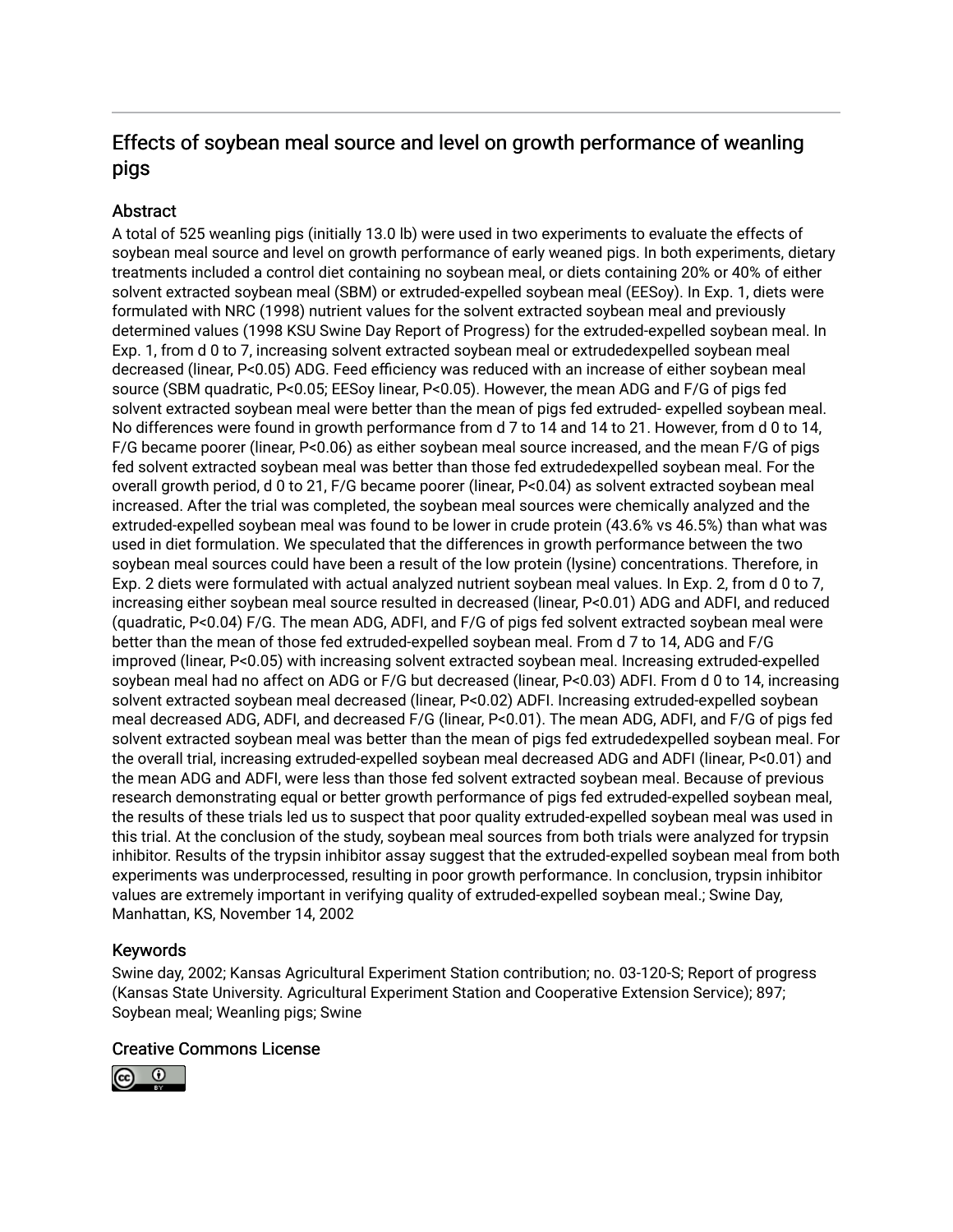This work is licensed under a [Creative Commons Attribution 4.0 License](https://creativecommons.org/licenses/by/4.0/).

## Authors

K R. Lawrence, C W. Hastad, S M. Hanni, M G. Young, M J. Webster, M R. Barker, B W. James, C N. Groesbeck, Robert D. Goodband, Michael D. Tokach, Jim L. Nelssen, Joel M. DeRouchey, and Steven S. Dritz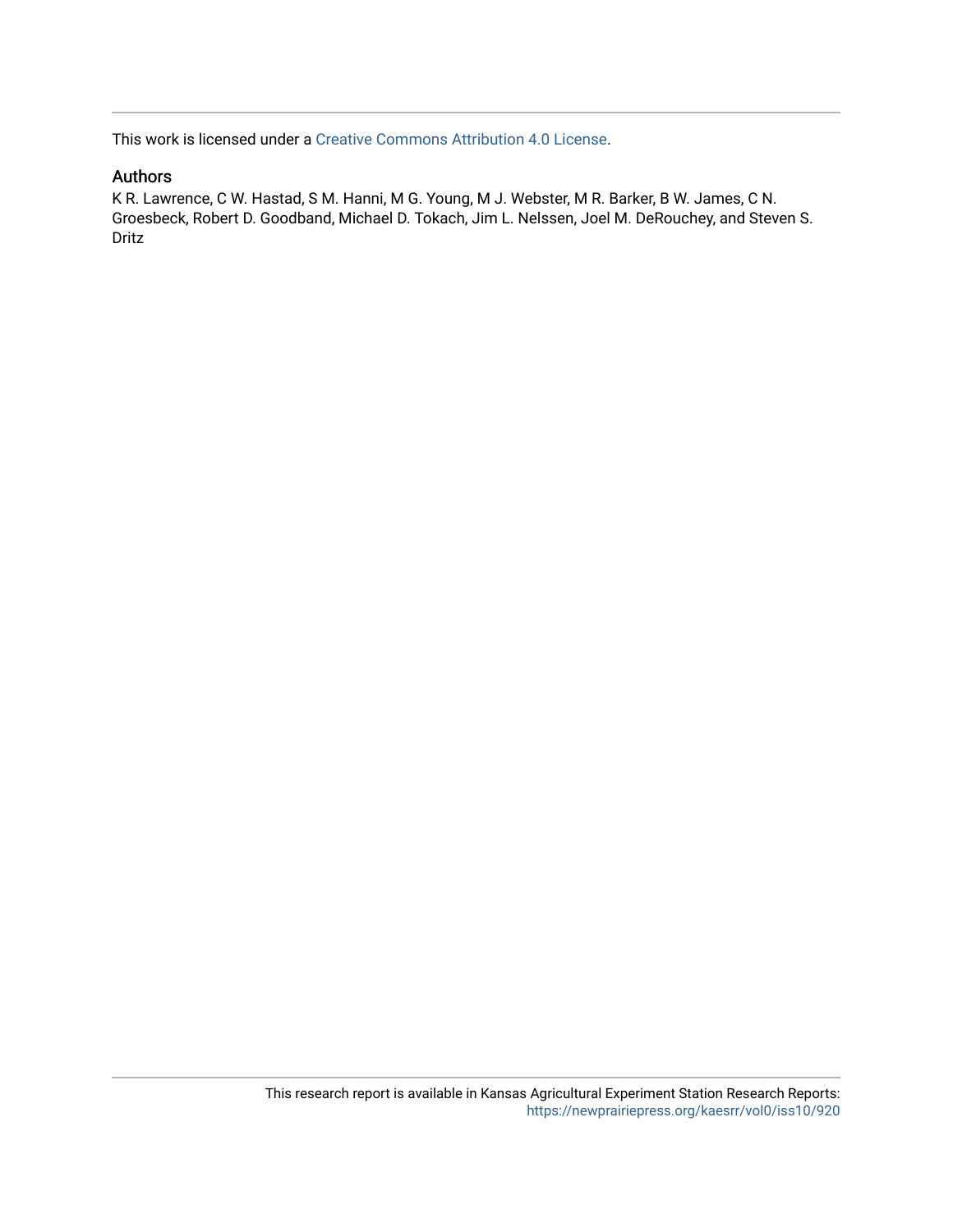#### **EFFECTS OF SOYBEAN MEAL SOURCE AND LEVEL ON GROWTH PERFORMANCE OF WEANLING PIGS**

*K. R. Lawrence, R. D. Goodband, M. D. Tokach, J. L. Nelssen, S. S. Dritz<sup>1</sup> , J. M. DeRouchey, C. W. Hastad, S. M. Hanni, M. G. Young, M. J. Webster, M. R. Barker, B. W. James and C. N. Groesbeck* 

#### **Summary**

A total of 525 weanling pigs (initially 13.0 lb) were used in two experiments to evaluate the effects of soybean meal source and level on growth performance of early weaned pigs. In both experiments, dietary treatments included a control diet containing no soybean meal, or diets containing 20% or 40% of either solvent extracted soybean meal (SBM) or extruded-expelled soybean meal (EESoy). In Exp. 1, diets were formulated with NRC (1998) nutrient values for the solvent extracted soybean meal and previously determined values (1998 KSU Swine Day Report of Progress) for the extruded-expelled soybean meal. In Exp. 1, from d 0 to 7, increasing solvent extracted soybean meal or extrudedexpelled soybean meal decreased (linear, *P*<0.05) ADG. Feed efficiency was reduced with an increase of either soybean meal source (SBM quadratic, *P*<0.05; EESoy linear, *P*<0.05). However, the mean ADG and F/G of pigs fed solvent extracted soybean meal were better than the mean of pigs fed extruded-expelled soybean meal. No differences were found in growth performance from d 7 to 14 and 14 to 21. However, from d 0 to 14, F/G became poorer (linear, *P*<0.06) as either soybean meal source increased, and the mean F/G of pigs fed solvent extracted soybean meal was better than those fed extrudedexpelled soybean meal. For the overall

growth period, d 0 to 21, F/G became poorer (linear, *P*<0.04) as solvent extracted soybean meal increased. After the trial was completed, the soybean meal sources were chemically analyzed and the extruded-expelled soybean meal was found to be lower in crude protein  $(43.6\% \text{ vs } 46.5\%)$  than what was used in diet formulation. We speculated that the differences in growth performance between the two soybean meal sources could have been a result of the low protein (lysine) concentrations. Therefore, in Exp. 2 diets were formulated with actual analyzed nutrient soybean meal values.

In Exp. 2, from d 0 to 7, increasing either soybean meal source resulted in decreased (linear, *P*<0.01) ADG and ADFI, and reduced (quadratic, *P*<0.04) F/G. The mean ADG, ADFI, and F/G of pigs fed solvent extracted soybean meal were better than the mean of those fed extruded-expelled soybean meal. From d 7 to 14, ADG and F/G improved (linear, *P*<0.05) with increasing solvent extracted soybean meal. Increasing extruded-expelled soybean meal had no affect on ADG or F/G but decreased (linear, *P*<0.03) ADFI. From d 0 to 14, increasing solvent extracted soybean meal decreased (linear, *P*<0.02) ADFI. Increasing extruded-expelled soybean meal decreased ADG, ADFI, and decreased F/G (linear, *P*<0.01). The mean ADG, ADFI, and F/G of pigs fed solvent extracted soybean meal

 $\overline{a}$ 

<sup>&</sup>lt;sup>1</sup>Food Animal Health and Management Center.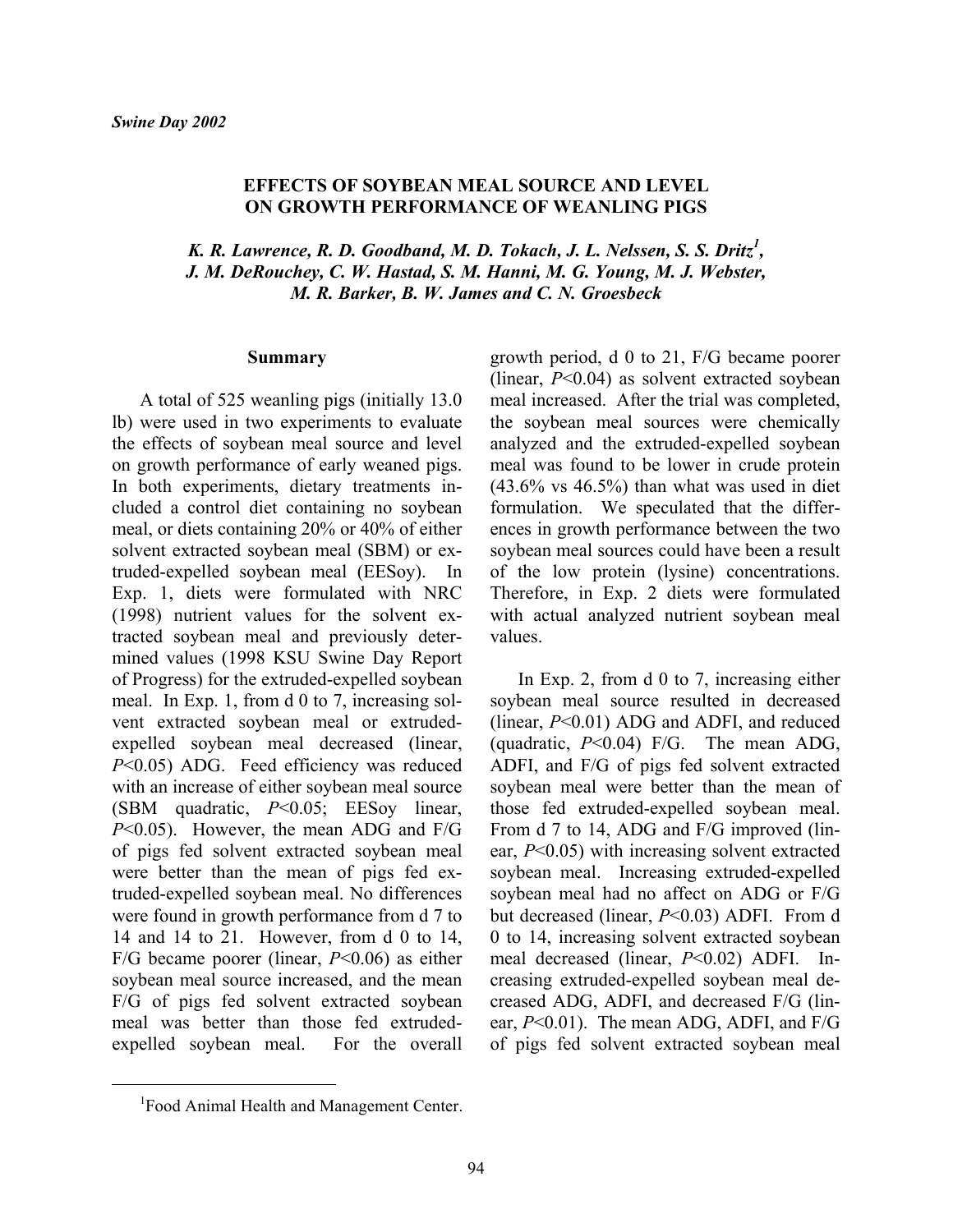was better than the mean of pigs fed extrudedexpelled soybean meal. For the overall trial, increasing extruded-expelled soybean meal decreased ADG and ADFI (linear, *P*<0.01) and the mean ADG and ADFI, were less than those fed solvent extracted soybean meal. Because of previous research demonstrating equal or better growth performance of pigs fed extruded-expelled soybean meal, the results of these trials led us to suspect that poor quality extruded-expelled soybean meal was used in this trial. At the conclusion of the study, soybean meal sources from both trials were analyzed for trypsin inhibitor. Results of the trypsin inhibitor assay suggest that the extruded-expelled soybean meal from both experiments was underprocessed, resulting in poor growth performance. In conclusion, trypsin inhibitor values are extremely important in verifying quality of extruded-expelled soybean meal.

(Key Words: Soybean Meal, Weanling Pigs.)

#### **Introduction**

Commercial diets for early-weaned pigs contain relatively low levels of soybean meal. Previous research suggests that the amount of soybean meal in diets is limited because of delayed-type hypersensitivity reactions of young pigs to high levels of glycinin and beta conglycinin found in soybean meal. However, it is important to include some soybean meal in the initial diets in order to acclimate pigs to soybean meal so its levels can be increased in later diets. Processing methods of soybean meal, such as extruding and expelling, may allow for greater inclusions of soy proteins in the diet without negatively affecting pig performance. This would offer a large economic incentive to the producer. Previous research has shown that pigs ( $>25$  lb) fed extrudedexpelled soybean meal have better growth performance than pigs fed solvent extracted soybean meal. Therefore, the objective of this

study was to compare the effects of increasing levels of solvent extracted soybean meal and extruded-expelled soybean meal on weanling pig performance.

## **Procedures**

In Exp. 1, a total of 175 pigs (initially 13.1 lb and  $21 \pm 3$  d of age) were used in a 21-d growth assay. There were five pigs per pen and seven pens per treatment. Experimental diets were fed to all pigs from d 0 to 14 after weaning. All diets were corn-soybean mealbased and formulated to 1.50% total lysine, 0.76% Ca, and 0.50% available phosphorus (Table 1). The five dietary treatments included a control containing no soybean meal, diets containing 20% and 40% of either solvent extracted soybean meal or extruded-expelled soybean meal. Pigs were fed the same common diet from d 14 to 21 after weaning.

In Exp. 2, a total of 350 pigs (initially 12.9 lb and  $21 \pm 3$  d of age) were used in a 21-d growth assay. There were five pigs per pen and 14 pens per treatment. Experimental diets were fed to all pigs from d 0 to 14 after weaning. All diets were corn-soybean meal-based and formulated to 1.50% total lysine, 0.76% Ca, and 0.50% available phosphorus (Table 2). The five dietary treatments were identical to Exp. 1, which included a control containing no soybean meal, diets containing 20% and 40% of either solvent extracted soybean meal or extruded-expelled soybean meal. Diets in Exp. 2 were formulated on actual chemical analysis of the solvent extracted and extrudedexpelled soybean meal. Pigs were fed the same common diet from d 14 to 21 after weaning. In both experiments, pigs were housed in the Kansas State University Segregated Early Weaning Facility. Each pen was 4  $\times$  4 ft and contained one self-feeder and one nipple waterer to provide ad libitum access to feed and water. Average daily gain, ADFI, and F/G were determined by weighing pigs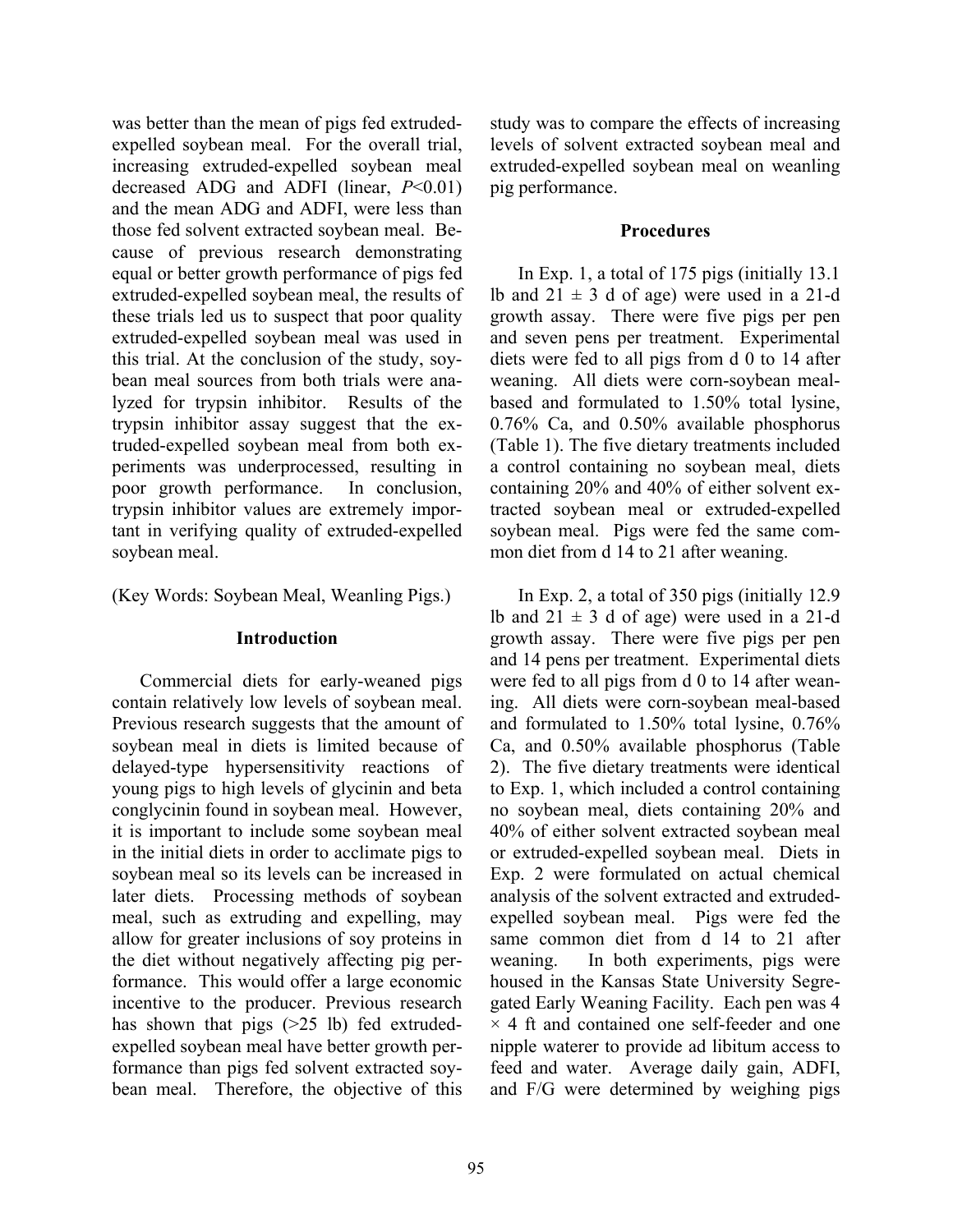and measuring feed disappearance every 7 days.

Data were analyzed using the MIXED procedures of SAS as a randomized complete block design with pen as the experimental unit. Linear and quadratic contrasts were determined for each source of soybean meal and contrasts determined differences between soybean meal source.

#### **Results and Discussion**

In Exp. 1, from d 0 to 7, increasing solvent extracted soybean meal or extruded-expelled soybean meal decreased (linear, *P*<0.05) ADG (Table 3). Feed efficiency was reduced as either soybean meal source increased (SBM quadratic, *P*<0.05; EESoy linear, *P*<0.05). However, the mean ADG and F/G of pigs fed solvent extracted soybean meal were better than the mean of pigs fed extruded-expelled soybean meal. No differences were found in growth performance from d 7 to 14 and 14 to 21. From d 0 to 14, F/G was reduced (linear, *P*<0.06) as either soybean meal source increased, and the mean F/G of pigs fed solvent extracted soybean meal was better than those fed extruded-expelled soybean meal. For the overall experimental period, d 0 to 21, F/G decreased (linear, *P*<0.04) as solvent extracted soybean meal increased.

In Exp. 2, from d 0 to 7, increasing either soybean meal source resulted in decreased (linear, *P*<0.01) ADG and ADFI, and F/G (quadratic, *P*<0.04) (Table 4). The mean ADG, ADFI, and F/G of pigs fed solvent extracted soybean meal were better than the mean of those fed extruded-expelled soybean meal. From d 7 to 14, ADG and F/G improved (linear, *P*<0.05) with increasing solvent extracted soybean meal. Increasing extruded-expelled soybean meal had no affect on ADG or F/G but decreased (linear, *P*<0.03) ADFI. From d 0 to 14, increasing solvent extracted soybean meal decreased (linear,

*P*<0.02) ADFI. Increasing extruded-expelled soybean meal decreased ADG, ADFI, and F/G (linear, *P*<0.01). The mean ADG, ADFI, and F/G of pigs fed solvent extracted soybean meal was better than the mean of pigs fed extruded-expelled soybean meal. For the overall trial, increasing extruded-expelled soybean meal decreased ADG and ADFI (linear, *P*<0.01). The mean ADG and ADFI were less than those fed solvent extracted soybean meal.

Previous research suggests improved growth performance in pigs fed extrudedexpelled soybean meal. Results of this trial indicate otherwise. Therefore, samples of the different batches of soybean meal used in both trials were analyzed for trypsin inhibitor, urease, protein solubility (KOH), nitrogen solubility (NSI), and mycotoxins. These tests can identify whether or not soybean meal has been over- or underprocessed. Results of the trypsin inhibitor assay and other tests suggest that the solvent extracted soybean meal for both trials was processed properly. However, the trypsin inhibitor assay results of the extruded expelled soybean meal were above recommended values and indicate that the extruded-expelled soybean meal in both studies was underprocessed. Interestingly, the other analytical procedures would have suggested that the extruded-expelled soybean meal was properly processed. We speculate that there may be factors or conditions in soybean thermal processing that result in some quality indicator tests to be normal but not others. For example, the urease, PSI, and NSI results suggested adequately processed soybean meal but trypsin inhibitor did not.

In conclusion, results of the trypsin inhibitor assay suggest that the extruded-expelled soybean meal from both experiments was undercooked, resulting in poor growth performance.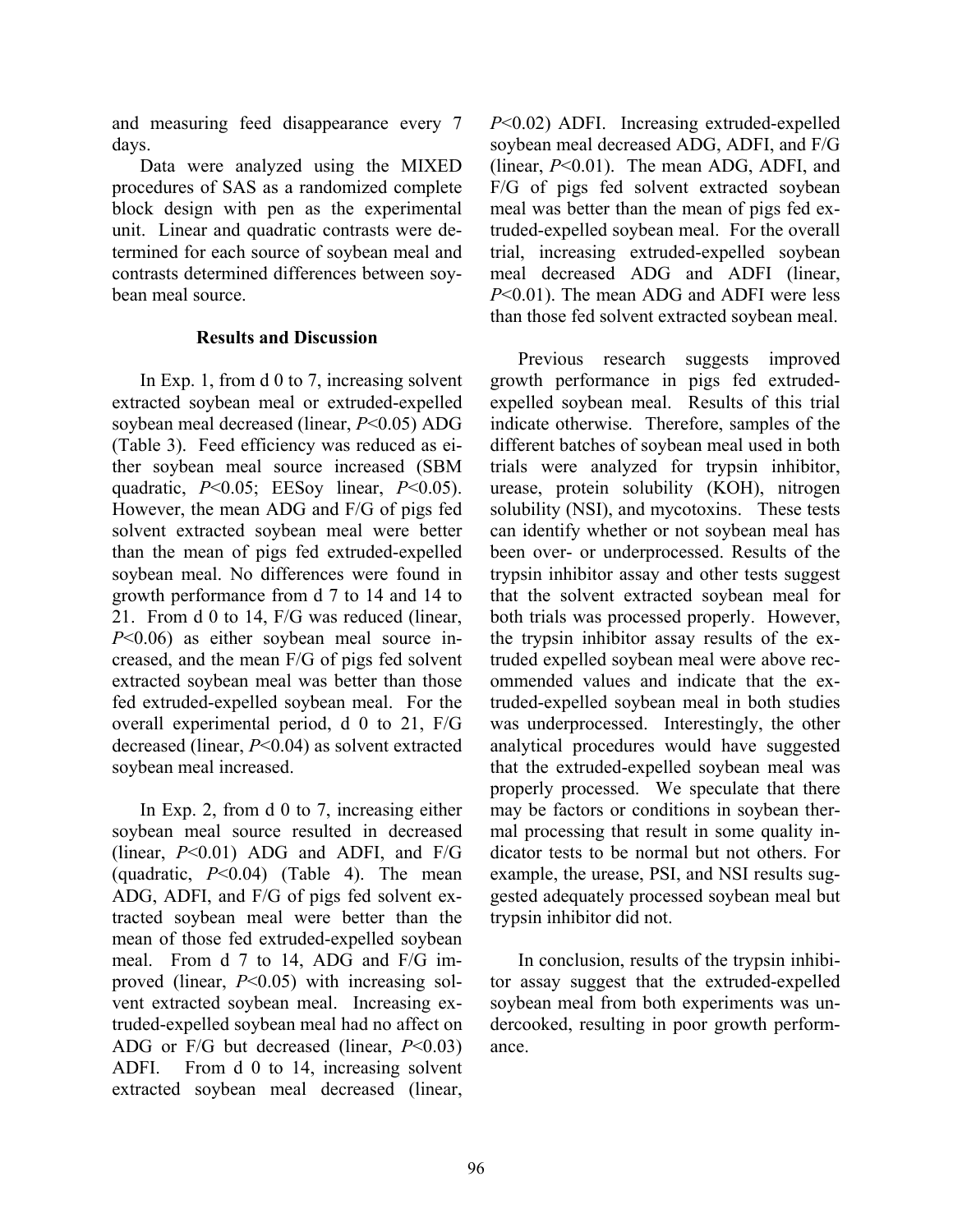Trypsin inhibitor values are extremely important in verifying the quality of extrudedexpelled soybean meal while other quality tests may not be as accurate in testing soybean meal quality, especially at the mill. Soybean

meal processors must ensure soybean meal is adequately processed to a high enough temperature to reduce anti-nutritional factors that result in decreased growth performance.

|                               | <b>SBM</b>               |               |                          | <b>EESOY</b>             |                              |  |
|-------------------------------|--------------------------|---------------|--------------------------|--------------------------|------------------------------|--|
| Ingredient, %                 | Control                  | 20%           | 40%                      | 20%                      | 40%                          |  |
| Corn                          | 52.52                    | 39.80         | 27.15                    | 41.75                    | 31.05                        |  |
| Soybean meal                  |                          | 20.00         | 40.00                    | $\overline{\phantom{0}}$ | $\qquad \qquad \blacksquare$ |  |
| <b>EESOY</b>                  |                          |               | $\overline{a}$           | 20.00                    | 40.00                        |  |
| Spray-dried whey              | 22.50                    | 22.50         | 22.50                    | 22.50                    | 22.50                        |  |
| Spray-dried animal plasma     | 8.60                     | 4.30          | $\overline{\phantom{0}}$ | 4.30                     | $\qquad \qquad \blacksquare$ |  |
| Fish meal                     | 7.50                     | 3.95          | 0.40                     | 3.84                     | 0.18                         |  |
| Blood meal                    | 2.50                     | 1.25          | $\overline{a}$           | 1.25                     | $\overline{\phantom{0}}$     |  |
| Soy oil                       | 3.90                     | 4.80          | 5.70                     | 2.95                     | 2.00                         |  |
| Monocalcium phosphate, 21% P  | $\overline{\phantom{a}}$ | 0.63          | 1.25                     | 0.63                     | 1.25                         |  |
| Limestone                     | 0.45                     | 0.65          | 0.85                     | 0.65                     | 0.85                         |  |
| Salt                          | 0.30                     | 0.30          | 0.30                     | 0.30                     | 0.30                         |  |
| Vitamin premix                | 0.25                     | 0.25          | 0.25                     | 0.25                     | 0.25                         |  |
| Trace mineral premix          | 0.15                     | 0.15          | 0.15                     | 0.15                     | 0.15                         |  |
| Antimicrobial <sup>b</sup>    | 1.00                     | 1.00          | 1.00                     | 1.00                     | 1.00                         |  |
| Zinc oxide                    | 0.38                     | 0.38          | 0.38                     | 0.38                     | 0.38                         |  |
| L-Isoleucine                  | 0.19                     | $\frac{1}{2}$ | $\overline{\phantom{a}}$ | $\blacksquare$           | $\overline{\phantom{0}}$     |  |
| DL-Methionine                 | 0.08                     | 0.08          | 0.08                     | 0.08                     | 0.08                         |  |
| Total                         | 100.00                   | 100.00        | 100.00                   | 100.00                   | 100.00                       |  |
| Calculated analysis           |                          |               |                          |                          |                              |  |
| Digestible lysine, %          | 1.28                     | 1.27          | 1.27                     | 1.26                     | 1.26                         |  |
| Lysine, %                     | 1.50                     | 1.50          | 1.50                     | 1.50                     | 1.50                         |  |
| Isoleucine: lysine, %         | 60                       | 59            | 59                       | 72                       | 72                           |  |
| Met & Cys: lysine, $%$        | 53                       | 54            | 53                       | 55                       | 53                           |  |
| Threonine: lysine, %          | 63                       | 62            | 62                       | 61                       | 62                           |  |
| Tryptophan: lysine, %         | 18                       | 19            | 19                       | 20                       | 20                           |  |
| Valine:lysine, %              | 80                       | 77            | 77                       | 75                       | 75                           |  |
| ME, kcal/lb                   | 1,584                    | 1,585         | 1,583                    | 1,585                    | 1,584                        |  |
| Protein, %                    | 21.10                    | 22.40         | 23.90                    | 22.50                    | 24.10                        |  |
| Ca, %                         | 0.76                     | 0.82          | 0.89                     | 0.82                     | 0.88                         |  |
| $P, \%$                       | 0.69                     | 0.74          | 0.79                     | 0.74                     | 0.79                         |  |
| Available P, %                | 0.54                     | 0.52          | 0.51                     | 0.52                     | 0.50                         |  |
| Lysine: calorie ratio, g/mcal | 4.30                     | 4.29          | 4.30                     | 4.29                     | 4.30                         |  |

# **Table 1. Diet Composition (Exp. 1)<sup>a</sup>**

<sup>a</sup>Values calculated on an as-fed basis. Both protein sources were assumed to contain 46.5% crude protein, but the solvent extracted soybean meal contained 46.7% and the extruded-expelled soybean meal contained 43.6%.

b<sub>p</sub>rovided 50g/ton carbadox.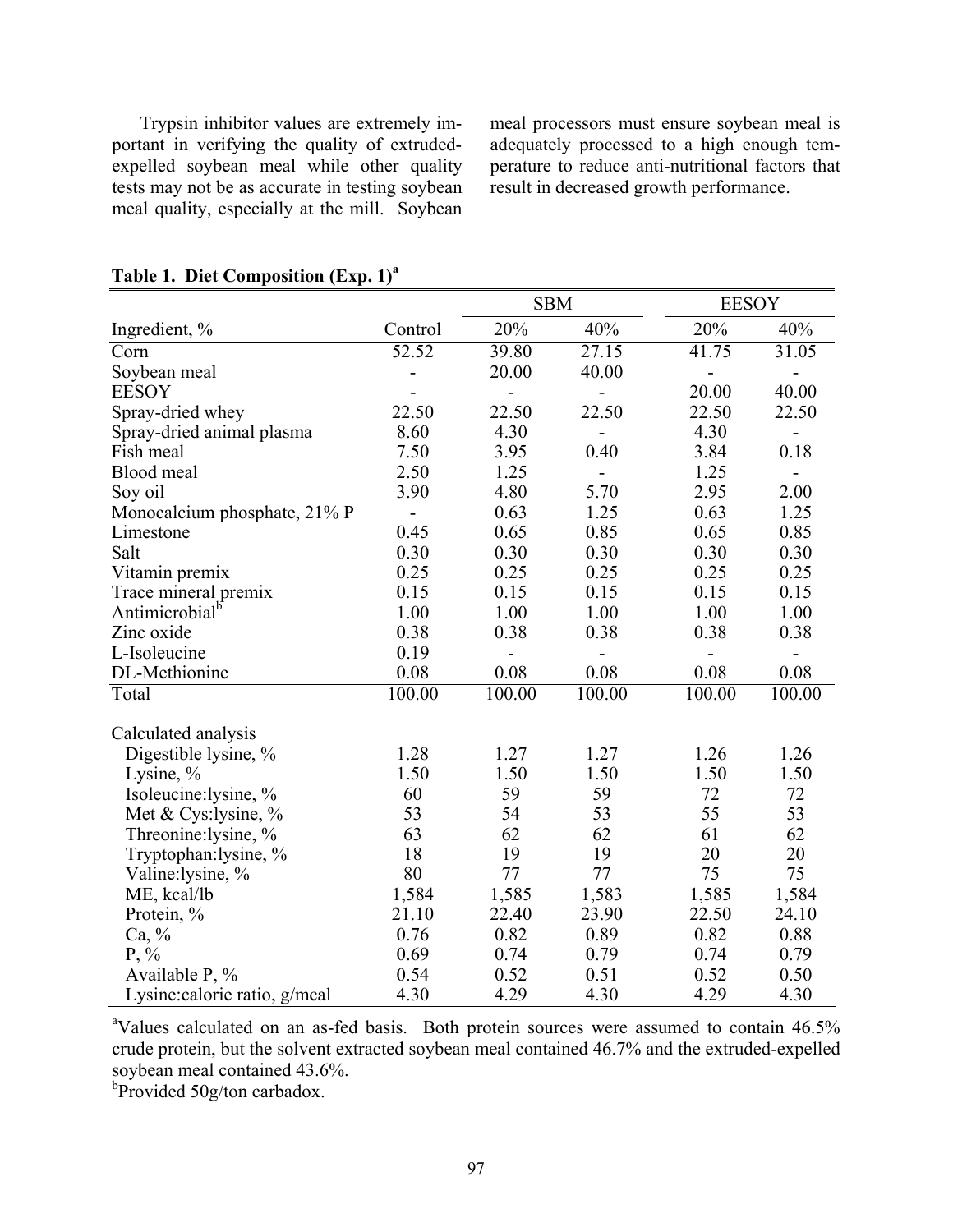|                              |                   |        | <b>SBM</b> |                              | <b>EESOY</b>      |  |  |
|------------------------------|-------------------|--------|------------|------------------------------|-------------------|--|--|
| Ingredient, %                | Control           | 20%    | 40%        | 20%                          | 40%               |  |  |
| Corn                         | 52.20             | 39.30  | 26.40      | 40.95                        | 29.70             |  |  |
| Soybean meal                 |                   | 20.00  | 40.00      | $\qquad \qquad \blacksquare$ | $\blacksquare$    |  |  |
| <b>EESOY</b>                 |                   |        |            | 20.00                        | 20.00             |  |  |
| Spray-dried whey             | 22.50             | 22.50  | 22.50      | 22.50                        | 22.50             |  |  |
| Spray-dried animal plasma    | 8.60              | 4.30   |            | 4.30                         | $\qquad \qquad -$ |  |  |
| Fish meal                    | 7.50              | 4.30   | 1.10       | 4.45                         | 1.40              |  |  |
| Blood meal                   | 2.50              | 1.25   |            | 1.25                         |                   |  |  |
| Soy oil                      | 3.90              | 4.83   | 5.75       | 3.03                         | 2.15              |  |  |
| Monocalcium phosphate, 21% P | $\qquad \qquad -$ | 0.63   | 1.25       | 0.63                         | 1.25              |  |  |
| Limestone                    | 0.45              | 0.65   | 0.85       | 0.65                         | 0.85              |  |  |
| Salt                         | 0.30              | 0.30   | 0.30       | 0.30                         | 0.30              |  |  |
| Vitamin premix               | 0.25              | 0.25   | 0.25       | 0.25                         | 0.25              |  |  |
| Trace mineral premix         | 0.15              | 0.15   | 0.15       | 0.15                         | 0.15              |  |  |
| Antimicrobial <sup>b</sup>   | 1.00              | 1.00   | 1.00       | 1.00                         | 1.00              |  |  |
| Zinc oxide                   | 0.38              | 0.38   | 0.38       | 0.38                         | 0.38              |  |  |
| L-Isoleucine                 | 0.19              | 0.09   |            | 0.09                         | $\overline{a}$    |  |  |
| DL-Methionine                | 0.08              | 0.08   | 0.08       | 0.08                         | 0.08              |  |  |
| Total                        | 100.00            | 100.00 | 100.00     | 100.00                       | 100.00            |  |  |
| Calculated analysis          |                   |        |            |                              |                   |  |  |
| Digestible lysine, %         | 1.28              | 1.27   | 1.26       | 1.27                         | 1.25              |  |  |
| Lysine, $\%$                 | 1.50              | 1.50   | 1.50       | 1.50                         | 1.50              |  |  |
| Isoleucine:lysine, %         | 59                | 59     | 72         | 59                           | 72                |  |  |
| Met & Cys:lysine, %          | 57                | 57     | 56         | 57                           | 57                |  |  |
| Threonine:lysine, %          | 67                | 66     | 66         | 67                           | 66                |  |  |
| Tryptophan:lysine, %         | 18                | 20     | 21         | 20                           | 21                |  |  |
| Valine:lysine, %             | 80                | 79     | 77         | 79                           | 78                |  |  |
| ME, kcal/lb                  | 1,584             | 1,584  | 1,584      | 1,584                        | 1,584             |  |  |
| Protein, %                   | 21.10             | 22.40  | 23.80      | 22.50                        | 23.90             |  |  |
| $Ca, \%$                     | 0.76              | 0.84   | 0.92       | 0.85                         | 0.94              |  |  |
| $P, \%$                      | 0.69              | 0.75   | 0.81       | 0.76                         | 0.83              |  |  |
| Available P, %               | 0.54              | 0.53   | 0.52       | 0.54                         | 0.53              |  |  |
| Lysine:calorie ratio, g/mcal | 4.30              | 4.29   | 4.29       | 4.30                         | 4.30              |  |  |

# **Table 2. Diet Composition (Exp. 2)<sup>a</sup>**

<sup>a</sup>Values calculated on an as-fed basis. Diets were formulated on actual analyzed crude protein values of soybean meal. The solvent extracted soybean meal contained 45.3% crude protein and the extruded-expelled soybean meal contained 44.4% crude protein. <sup>b</sup>Provided 50g/ton carbadox.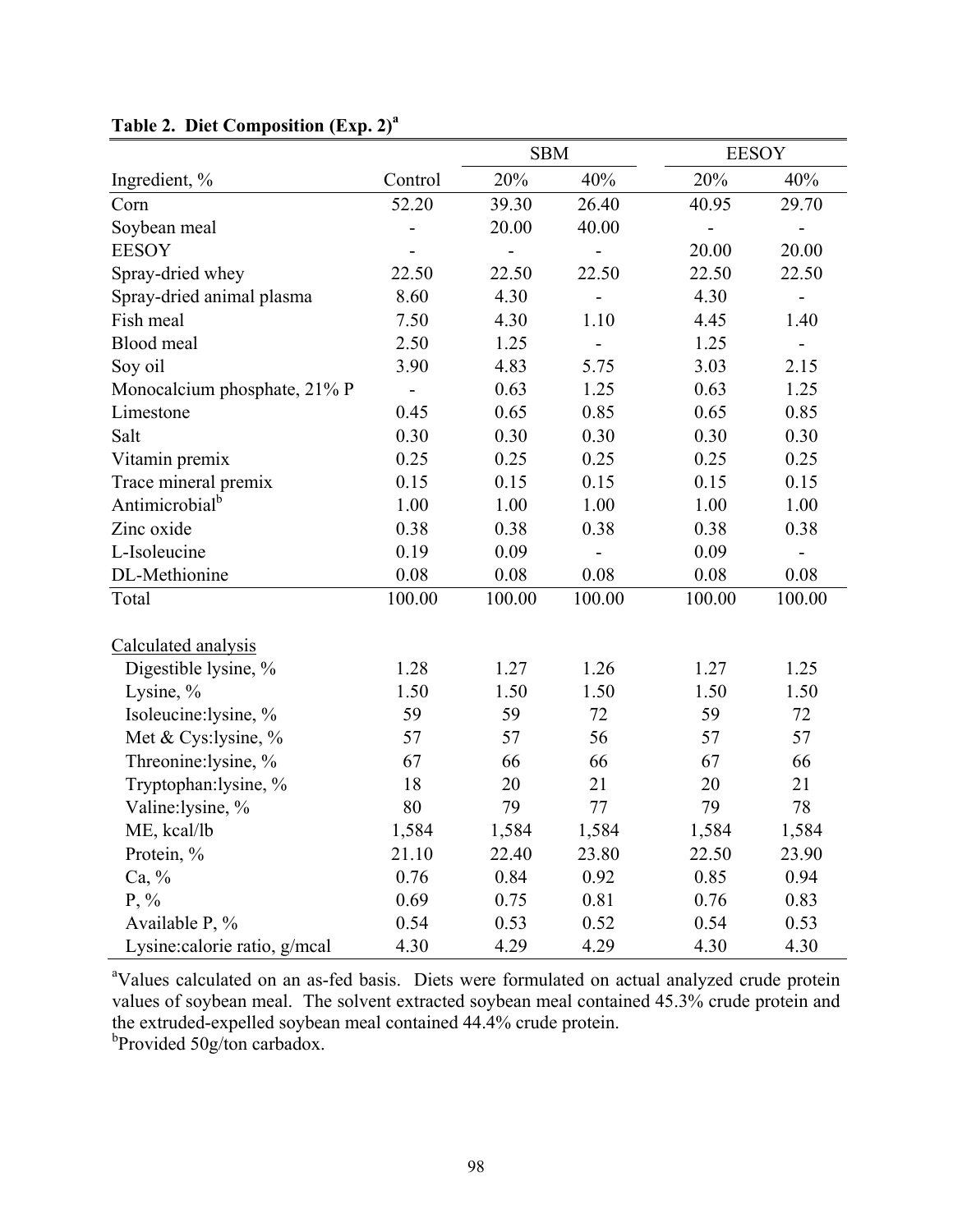|                      |         | <b>SBM</b> |      | <b>EESOY</b> |      |            | <b>SBM</b> |      | <b>EESOY</b> |      | SBM vs.      |
|----------------------|---------|------------|------|--------------|------|------------|------------|------|--------------|------|--------------|
| Item                 | Control | 20%        | 40%  | 20%          | 40%  | <b>SEM</b> | Linear     | Quad | Linear       | Quad | <b>EESOY</b> |
| D 0 to 7             |         |            |      |              |      |            |            |      |              |      |              |
| ADG, lb              | 0.48    | 0.46       | 0.38 | 0.43         | 0.34 | 0.06       | 0.05       | 0.38 | 0.05         | 0.69 | 0.03         |
| ADFI, lb             | 0.47    | 0.44       | 0.37 | 0.42         | 0.37 | 0.06       | 0.17       | 0.74 | 0.15         | 0.94 | 0.21         |
| Feed/gain            | 0.99    | 0.96       | 1.12 | 0.98         | 1.10 | 0.04       | 0.02       | 0.05 | 0.05         | 0.22 | < 0.01       |
| D 7 to 14            |         |            |      |              |      |            |            |      |              |      |              |
| ADG, lb              | 0.66    | 0.64       | 0.75 | 0.61         | 0.62 | 0.06       | 0.20       | 0.24 | 0.56         | 0.63 | 0.20         |
| ADFI, lb             | 0.65    | 0.61       | 0.75 | 0.64         | 0.64 | 0.06       | 0.17       | 0.17 | 0.84         | 0.96 | 0.20         |
| Feed/gain            | 0.98    | 0.98       | 1.00 | 1.05         | 1.03 | 0.04       | 0.73       | 0.79 | 0.35         | 0.31 | 0.99         |
| D 14 to $21^{\circ}$ |         |            |      |              |      |            |            |      |              |      |              |
| ADG, lb              | 1.11    | 1.10       | 1.11 | 1.09         | 1.15 | 0.06       | 0.95       | 0.87 | 0.55         | 0.57 | 0.50         |
| ADFI, lb             | 1.39    | 1.44       | 1.47 | 1.39         | 1.41 | 0.06       | 0.30       | 0.94 | 0.84         | 0.87 | 0.62         |
| Feed/gain            | 1.28    | 1.31       | 1.33 | 1.29         | 1.22 | 0.04       | 0.34       | 0.91 | 0.28         | 0.38 | 0.51         |
| D 0 to $14^b$        |         |            |      |              |      |            |            |      |              |      |              |
| ADG, lb              | 0.57    | 0.55       | 0.55 | 0.52         | 0.48 | 0.05       | 0.65       | 0.84 | 0.11         | 0.96 | 0.57         |
| ADFI, lb             | 0.56    | 0.53       | 0.56 | 0.53         | 0.50 | 0.06       | 0.99       | 0.53 | 0.32         | 0.99 | 0.98         |
| Feed/gain            | 0.98    | 0.97       | 1.06 | 1.02         | 1.06 | 0.03       | 0.06       | 0.11 | 0.04         | 0.87 | 0.02         |
| $D_0$ to 21          |         |            |      |              |      |            |            |      |              |      |              |
| ADG, lb              | 0.75    | 0.73       | 0.73 | 0.71         | 0.70 | 0.04       | 0.75       | 0.81 | 0.33         | 0.74 | 0.91         |
| ADFI, lb             | 0.84    | 0.83       | 0.86 | 0.82         | 0.80 | 0.05       | 0.63       | 0.65 | 0.51         | 0.95 | 0.80         |
| Feed/gain            | 1.08    | 1.08       | 1.15 | 1.08         | 1.12 | 0.02       | 0.04       | 0.21 | 0.29         | 0.69 | 0.10         |

**Table 3. Effects of Soybean Meal Source and Level on Growth Performance of Weanling Pigs (Exp.1)<sup>a</sup>**

<sup>a</sup>A total of 175 pigs (five pigs per pen and seven pens per treatment) with an average initial BW of 13.1 lb.

 $b$ Treatment diets were fed from d 0 to 14.

<sup>c</sup>D 14 to 21 common SEW diet.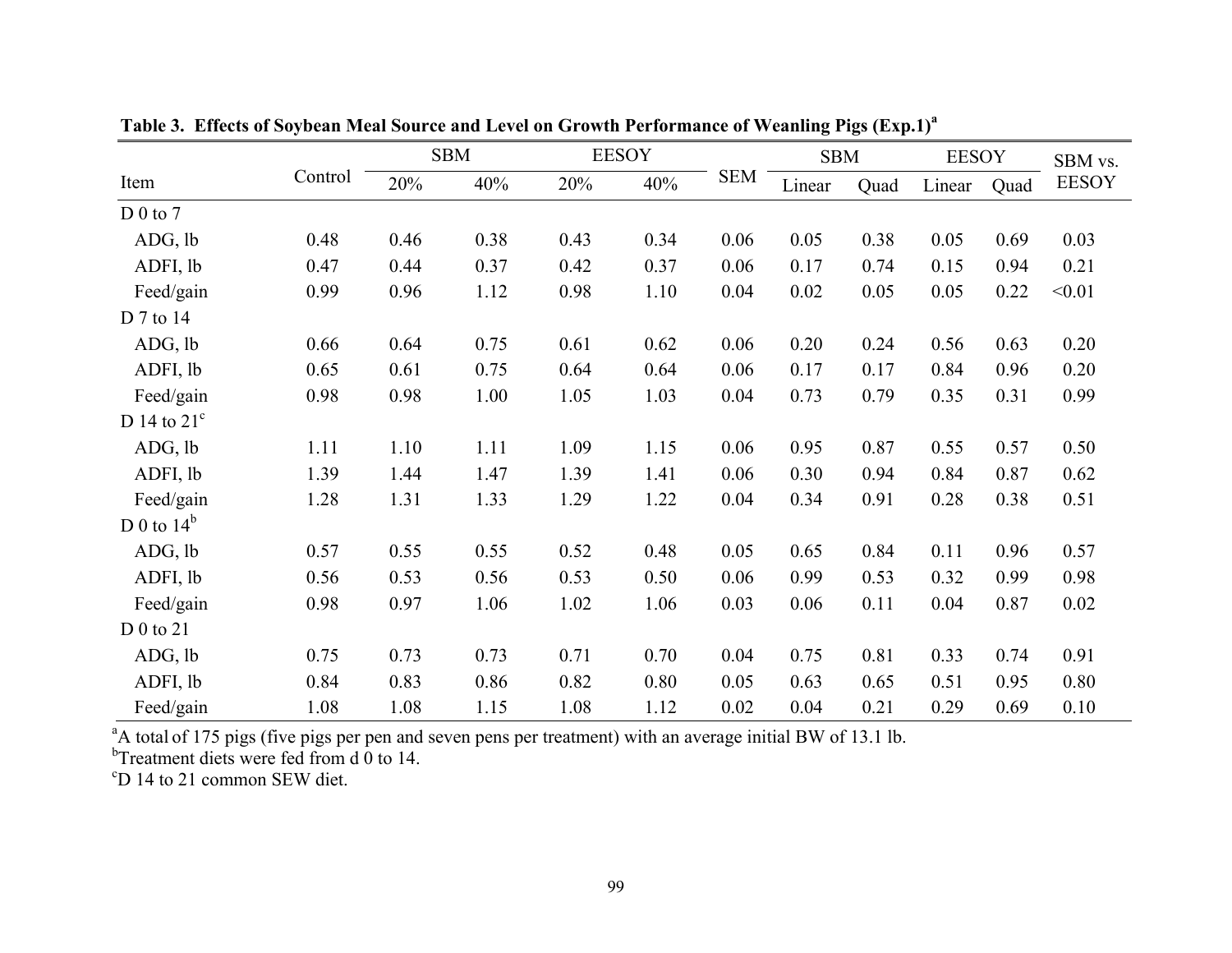|                      |         |      | <b>SBM</b> | <b>EESOY</b><br><b>SEM</b> |      | <b>SBM</b> |        | <b>EESOY</b> |        | SBM vs.<br><b>EESOY</b> |        |
|----------------------|---------|------|------------|----------------------------|------|------------|--------|--------------|--------|-------------------------|--------|
| Item                 | Control | 20%  | 40%        | 20%                        | 40%  |            | Linear | Quad         | Linear | Quad                    |        |
| D 0 to 7             |         |      |            |                            |      |            |        |              |        |                         |        |
| ADG, lb              | 0.50    | 0.47 | 0.32       | 0.43                       | 0.26 | 0.03       | < 0.01 | 0.12         | < 0.01 | 0.17                    | < 0.01 |
| ADFI, lb             | 0.48    | 0.43 | 0.32       | 0.41                       | 0.29 | 0.03       | < 0.01 | 0.31         | < 0.01 | 0.40                    | < 0.01 |
| Feed/gain            | 0.96    | 0.93 | 1.02       | 0.97                       | 1.11 | 0.02       | 0.08   | 0.04         | < 0.01 | 0.03                    | < 0.01 |
| D 7 to 14            |         |      |            |                            |      |            |        |              |        |                         |        |
| ADG, lb              | 0.64    | 0.66 | 0.71       | 0.62                       | 0.57 | 0.03       | 0.05   | 0.75         | 0.11   | 0.57                    | 0.98   |
| ADFI, lb             | 0.65    | 0.65 | 0.68       | 0.64                       | 0.57 | 0.03       | 0.40   | 0.61         | 0.03   | 0.35                    | 0.47   |
| Feed/gain            | 1.02    | 0.98 | 0.95       | 1.03                       | 1.00 | 0.02       | 0.03   | 0.76         | 0.53   | 0.56                    | 0.25   |
| D 14 to $21^{\circ}$ |         |      |            |                            |      |            |        |              |        |                         |        |
| ADG, lb              | 0.97    | 1.08 | 1.10       | 0.99                       | 1.05 | 0.03       | < 0.01 | 0.20         | 0.06   | 0.47                    | 0.15   |
| ADFI, lb             | 1.24    | 1.31 | 1.32       | 1.19                       | 1.19 | 0.03       | 0.03   | 0.29         | 0.15   | 0.38                    | 0.89   |
| Feed/gain            | 1.30    | 1.23 | 1.20       | 1.22                       | 1.14 | 0.02       | < 0.01 | 0.70         | < 0.01 | 0.91                    | 0.02   |
| D 0 to $14^b$        |         |      |            |                            |      |            |        |              |        |                         |        |
| ADG, lb              | 0.57    | 0.56 | 0.52       | 0.53                       | 0.41 | 0.03       | 0.10   | 0.42         | < 0.01 | 0.21                    | < 0.01 |
| ADFI, lb             | 0.56    | 0.54 | 0.50       | 0.52                       | 0.43 | 0.03       | 0.02   | 0.75         | < 0.01 | 0.26                    | < 0.01 |
| Feed/gain            | 0.99    | 0.95 | 0.98       | 1.00                       | 1.06 | 0.02       | 0.76   | 0.11         | < 0.01 | 0.26                    | 0.01   |
| $D_0$ to 21          |         |      |            |                            |      |            |        |              |        |                         |        |
| ADG, lb              | 0.70    | 0.74 | 0.71       | 0.68                       | 0.63 | 0.03       | 0.72   | 0.19         | < 0.01 | 0.53                    | 0.04   |
| ADFI, lb             | 0.79    | 0.80 | 0.77       | 0.75                       | 0.68 | 0.02       | 0.42   | 0.44         | < 0.01 | 0.65                    | 0.01   |
| Feed/gain            | 1.09    | 1.05 | 1.05       | 1.07                       | 1.08 | 0.02       | 0.08   | 0.13         | 0.77   | 0.40                    | 0.47   |

**Table 4. Effects of Soybean Meal Source and Level on Growth Performance of Weanling Pigs (Exp. 2)<sup>a</sup>**

<sup>a</sup>A total of 350 pigs (five pigs per pen and fourteen pens per treatment) with an average initial BW of 12.9 lb.

 $b$ Treatment diets were fed from d 0 to 14.

<sup>c</sup>D 14 to 21 common SEW diet.